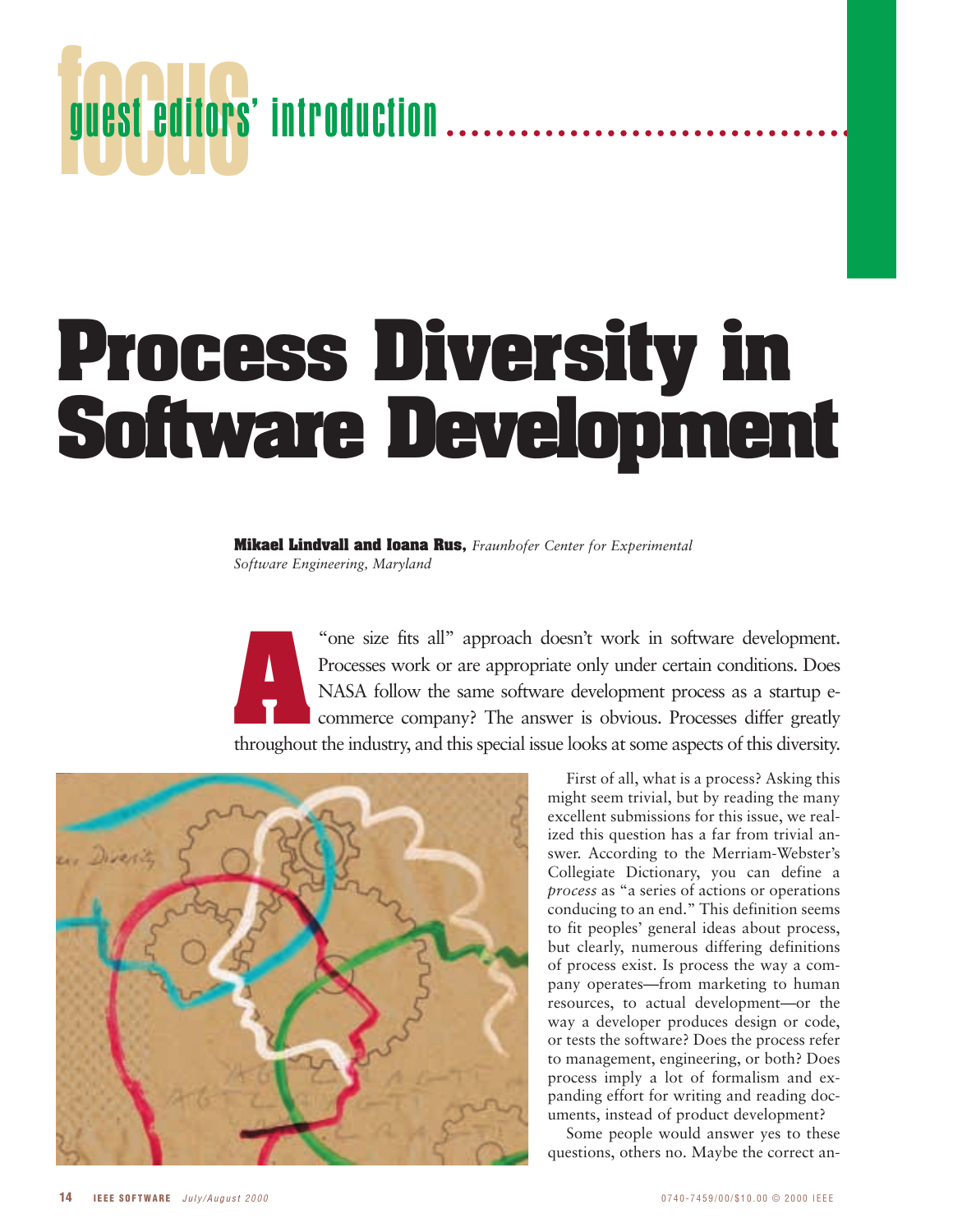swer is that it depends on the situation.

We also noted that when you ask people to write about software process, they tend to use the Capability Maturity Model (CMM) as the basis for their reasoning.

Returning to the dictionary definition, the end—in this case, the ultimate goal—shapes the process in terms of scope (namely, the phases or activities covered) and organizational level. Depending on the perspective, we can talk about processes for entire organizations, teams, or the individual. The process also depends on the perspective of the person using the term, having a different meaning for the CIO than for the process engineer or the hiring manager. In any case, the process should help by guiding people on what to do—on how to divide and coordinate the work—and by ensuring effective communication. Coordination and communication, for example, form the main problems in large projects involving many people—especially in distributed projects where people cannot communicate face to face.

#### **Why are Processes Different?**

For a given organizational level, the process varies with the project's goals and available resources. At a high level, the company's business strategy determines the business approach. The main goals of time to market, minimum cost, or—although people often say "and"—higher quality and customer satisfaction (see Stan Rifkin's article referenced in the "Process Diversity Resources" sidebar) set the priorities. The company's size; the number, knowledge, and experience of people (both engineers and support personnel); and hardware resources determine how to achieve the goal. The application domain and the corresponding software and system requirements together with other constraints form another main factor. The space shuttle or nuclear plant control software embedded in a complex system have different safety and reliability constraints than a word processor running on a PC; software for a car has different time response constraints than a payroll system.

These factors get translated into more detailed goals when the process scales down to the project, team, and individual levels. For example, a project's objective can be to improve prediction and estimation, avoid risk, and make people happy (wishful thinking!)— such that they don't leave in the middle of the project. The team-level objective can be to increase communication, while the personal objective can be to better plan individual work.

#### **In What Ways Do Processes Differ?**

Whenever someone (be it an individual or a company) wants to reach a desired end, they must perform a series of actions or operations. They must consider the order of these actions, their dependencies, who will perform them, what they require and what they will generate, how long it will take to complete them, and what tools they will employ. Thus, they do follow a process, be it predefined or ad hoc (see Bob Glass's Loyal Opposition column in this issue about ad hoc processes). Because all these process components (activities, products, agents, tools) and their interactions (information flow, artifacts flow, control, communication, timing, dependencies, concurrency) can vary, processes will differ—even if they have the same level, scope, and goal.

#### **Should I Worry about My Process?**

Absolutely! We plan for a trip; how can we not plan for developing software? We periodically check on our car or bank account; how can we not check on our project's status? We buy the best golf clubs on the market; how can we not care what tools and techniques to use for design, coding, and testing? For a successful dinner we debate whether to order in or cook. Should we develop software or buy and integrate? We could go on with examples, but you get the point.

So why should people care about processes? To understand, evaluate, control, learn, communicate, improve, predict, and certify their work. What could people do with processes? They could document, define, measure, analyze, assess, compare, and change them.

#### **What's Best for Me?**

Now this is the most difficult question. We hope that reading the articles in this issue will help answer this question. The authors present how and why different companies use different processes, referring to different software development levels and scope. The authors show whether or not (and why) processes worked, and generously share the lessons learned from their experience (as engineers, managers, consultants, and re-

**We plan for a trip; how can we not plan for developing software?**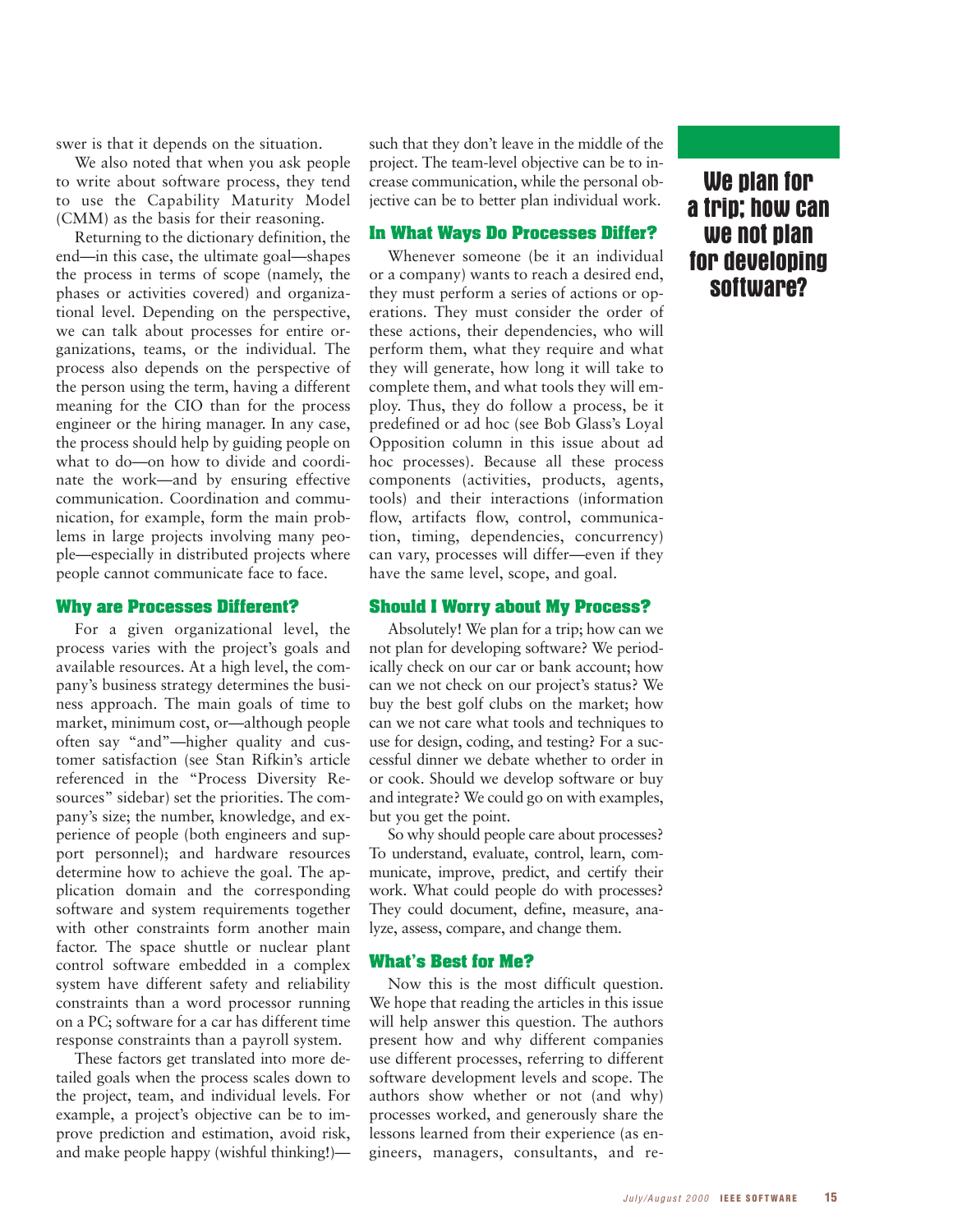## **Process Diversity Resources**

We've compiled an annotated list of important resources for process diversity in software development.

#### **Books and Papers**

■ S. Rifkin, "Discipline of Market Leaders and Other Accelerators to Measurement," *Proc. 24th Ann. Software Engineering Workshop*, 1999, NASA Goddard, Greenbelt, Md.; el.gsfc.nasa.gov/sew/1999/topics/rifkin\_SEW99paper3. pdf (current June 2000).

This paper discusses why one software development and process improvement model is not enough and explains why not all organizations seem to be interested in processes and process improvement. Business goals drive the software development process. Depending on the company's business strategy, different aspects of the process are emphasized.

M.C. Paulk et al., The Capability Maturity Model: Guide*lines for Improving the Software Process*, SEI Series in Software Engineering, Addison-Wesley, Reading, Mass., 1995.

The CMM has become the industry standard for process assessment against which many company compare themselves. This book provides a description and technical overview of the CMM, along with guidelines for improving software process management overall. It also provides a comparison of the CMM with ISO 9001.

■ K. El Emam, J.-N. Drouin, and W. Melo, eds., *SPICE: The Theory and Practice of Software Process Improvement and Capability Determination*, IEEE Computer Soc. Press, Los Alamitos, Calif., 1998.

The *S*oftware *P*rocess *I*mprovement and *C*apability D*e*termination project is a joint effort by the ISO and IEC to create an international standard for software process assessment. The book covers both SPICE's theory and its practical applications, including lessons learned from the SPICE trials.

■ M.O. Tingey, *Comparing ISO 9000, Malcolm Baldrige*, *and the SEI CMM for Software: A Reference and Selection Guide*, Prentice Hall, Upper Saddle River, N.J., 1996.

This book is an in-depth study that compares three quality management system (QMS) assessment methods: the Malcolm Baldrige National Quality Award (MB), International Organization for Standardization 9000 (ISO 9000), and the CMM.

■ T. DeMarco and T. Lister, *Peopleware: Productive Projects and Teams*, 2nd ed., Dorset House, New York, 1999.

Developers often focus on the technical problems of a software project, while in many cases the major problems are human. This book considers the human perspective of the development process and discusses topics such as putting more quality into a product and how to loosen up formal methodologies.

■ W.S. Humphrey, *Introduction to the Personal Software Process*, Addison-Wesley, Reading, Mass., 1997.

The personal software process (PSP) is an industrial software development process downscaled to an individual level. It has a phased approach and teaches the individual developer on how to plan work better and how to learn from past mistakes. The result is a personal software development process that leads to increased predictability and higher quality.

■ W.S. Humphrey, *Introduction to the Team Software Process*, Addison-Wesley, Reading, Mass. 1999.

The team software process (TSP) recognizes that teams, not individuals, develop software. TSP builds on the PSP and its planning and error management strategies and extends PSP. The result is a software development process for teams.

■ R.B. Grady, *Successful Software Process Improvement*, Prentice Hall, Upper Saddle River, N.J., 1997.

This book organizes software process improvement into four proven stages: plan, do, check, and act. It thoroughly reviews

searchers). They cover a large spectrum of development types, including new product development, reuse, commercial off the shelf (COTS), maintenance, services, and product line—from the company level, down to the project, team, and individual. This selection of high-quality articles address both managerial and engineering aspects, either focusing on the whole life cycle or just a subset of the phases; developers are either onsite or work in a distributed environment.

"Strengthening the Case for Pair Programming," by Laurie Williams, Robert R. Kessler, Ward Cunningham, and Ron Jeffries addresses software process in the small namely, at the individual developer level. The article proposes a new way for develop-

ers to work on software engineering, which is to work in pairs, side-by-side, collaborating on the design, coding, or testing.

In dynamic domains such as telecommunications where change is overwhelming, product requirements can be unstable or even unknown as a project begins. Delivery time is short while the release date is fixed and firm. The question is, how do we deal with chaos when traditional processes do not work for nontraditional product development requirements? Based on their experience at AG Communication Systems, Linda Rising and Norman S. Janoff in "The Scrum Software Development Process for Small Teams" advise developers to identify and use process patterns that work. The article reports the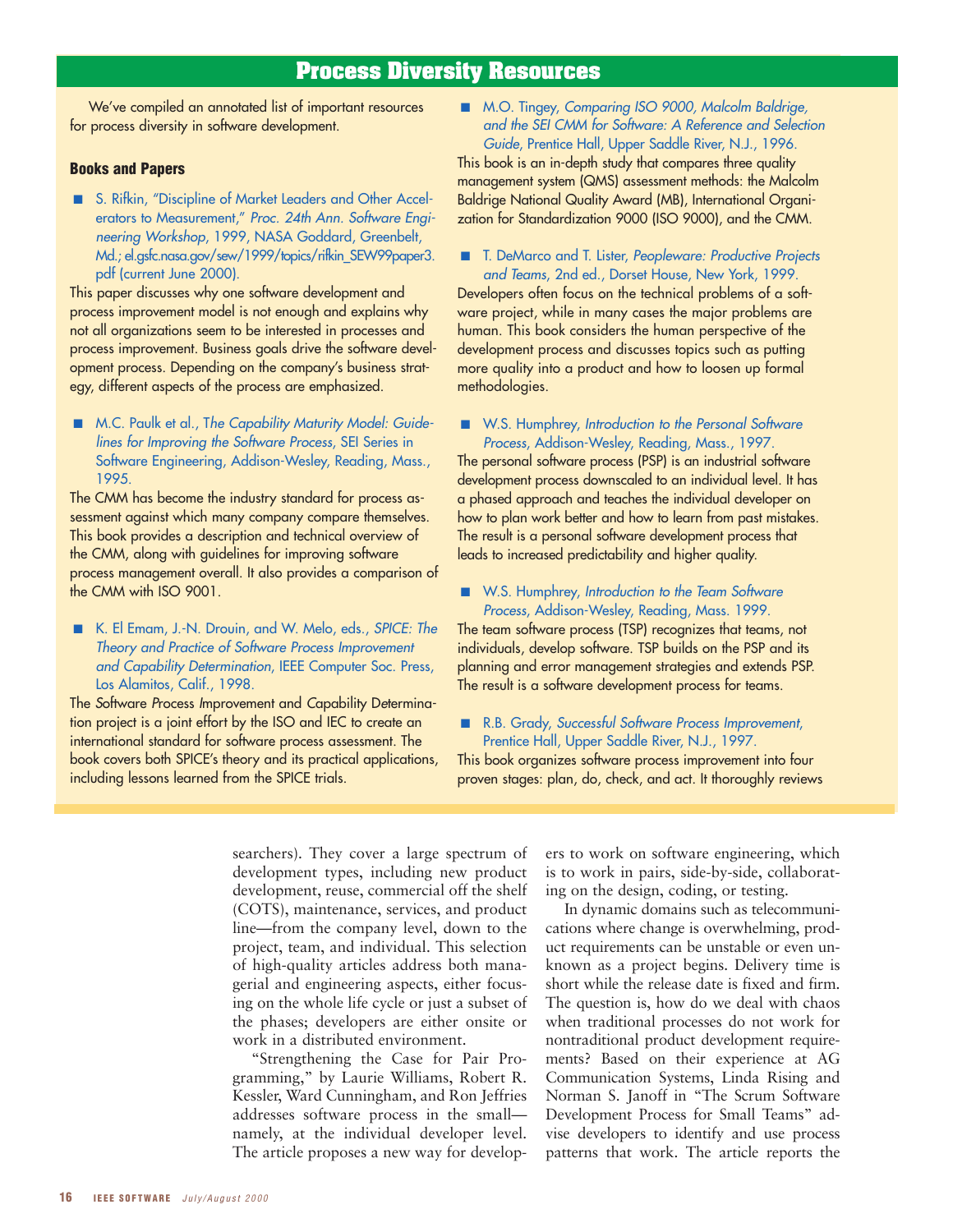the steps that managers and developers can take in each stage. It also shows how to assess software processes more effectively, and how to plan and invest to make software development a core competency of your organization.

#### ■ V. Basili and S. Green, "Software Process Evolution at the SEL," *IEEE Software*, July 1994, Vol. 11, No. 4, pp. 58–66.

For the last 18 years, the Software Engineering Laboratory has been adapting, analyzing, and evolving software processes. Their approach is based on the Quality Improvement Paradigm, which is used to evaluate process effects on both products and people.

■ K. Wiegers, "Software Process Improvement in Web Time," *IEEE Software*, July/August 1999, Vol. 16, No. 4, pp. 78–86.

This article shows that process improvement is feasible and useful for Web development of commercial applications.

■ K. Beck, *eXtreme Programming Explained: Embrace Change*, Addison-Wesley, Reading, Mass., 2000.

eXtreme programming is a methodology designed to address the specific needs of small-team software development conducted in the face of vague and changing requirements. One of the most noticeable differences compared to regular software development processes is *pair programming*, where developers work in pairs on one computer. In eXtreme computing, work is always geared toward what is most important for the moment to get the job done as quickly as possible.

#### **Organizations and Conferences**

■ **Software Process Improvement Networks (SPINs)** www.sei.cmu.edu/collaborating/spins

A SPIN is a collection of representatives from companies in the local region who meet regularly to discuss software engineering and how to improve software processes in participat-

ing organizations. SPIN groups are very popular and can be found almost everywhere.

#### ■ **Software Engineering Process Group (SEPG) Conference—**

www.sei.cmu.edu/topics/products/events/sepg The annual SEPG conference is a meeting place for people working with software process improvement. The speakers at this conference often have a success story to tell about how their organization climbed the CMM ladder from one level to another and the lessons learned from that journey.

#### ■ The First International Conference on eXtreme Program**ming and Flexible Processes in Software Engineering (XP2000)—**numa.sern.enel.ucalgary.ca/extreme

eXtreme Programming—a lightweight software development methodology—and other flexible processes have recently emerged as alternative approaches to the typically heavier approaches that many software engineering organizations currently support. The conference consists of technical presentations, plenary sessions, and tutorials.

#### ■ **The International Conference on Software Engineering (ICSE)—**www.ul.ie/~icse2000

ICSE is the largest software engineering conference. The topics cover all aspects of software engineering, and software process is always a hot topic. The program contributes to advances both in practice and academia.

#### ■ **Software Process Management Bibliography from SEI** www.sei.cmu.edu/pub/cmm/Misc/biblio.pdf

This lists papers related to software processes collected by Mark Paulk of the SEI. It covers various aspects such as software quality management, organizational cultures, assessment and evaluation of software organizations, and maturity models. It includes material both by authors who agree with the CMM and those who criticize the CMM.

successful implementations of their Scrum development process for three teams at AGCS.

In "The Role of Process in a Software Start-up," Stanley M. Sutton, Jr., asks the questions "Does process matter to startups?" and "How is process different for a new and dynamic company—which aims to shorten time to market—targeting the commercial marketplace?" Adherence to process improvement frameworks such as the CMM is claimed to be problematic for these young companies. The author argues for a defined yet flexible process that can adapt quickly as the development parameters change.

For different reasons (usually for obtaining contracts), companies might need to show their capability in business. One way is by getting certified or assessed according to process frameworks such as the CMM and ISO. In "Applying CMM Project Planning Practices to Diverse Environments," Donna L. Johnson and Judith G. Brodman acknowledge that because companies and projects differ greatly, they do not implement processes the same way. They show that it is possible for most organizations—no matter how unique—to take their existing practices and package them to satisfy CMM goals.

Using COTS products, as opposed to developing software from scratch, is becoming increasingly popular. The process of acquiring and integrating third-party products, possibly from different vendors, however, differs from traditional software development. In